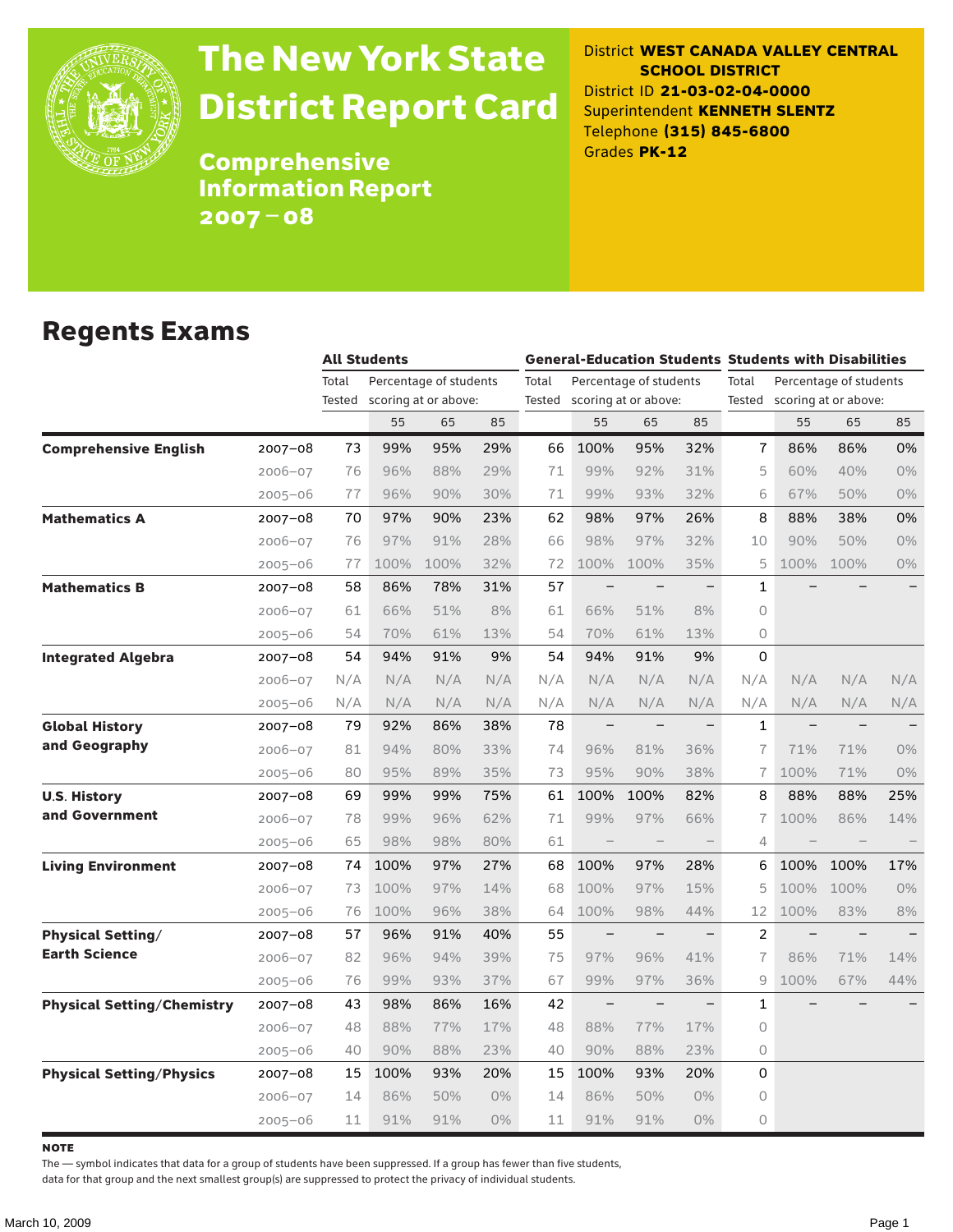### Regents Exams

|                              |             |                 | <b>All Students</b> |                                                |     |                 |                                                |      |                 |                                                | <b>General-Education Students Students with Disabilities</b> |    |    |  |
|------------------------------|-------------|-----------------|---------------------|------------------------------------------------|-----|-----------------|------------------------------------------------|------|-----------------|------------------------------------------------|--------------------------------------------------------------|----|----|--|
|                              |             | Total<br>Tested |                     | Percentage of students<br>scoring at or above: |     | Total<br>Tested | Percentage of students<br>scoring at or above: |      | Total<br>Tested | Percentage of students<br>scoring at or above: |                                                              |    |    |  |
|                              |             |                 | 55                  | 65                                             | 85  |                 | 55                                             | 65   | 85              |                                                | 55                                                           | 65 | 85 |  |
| <b>Comprehensive French</b>  | $2007 - 08$ | 34              | 100%                | 100%                                           | 68% | 34              | 100%                                           | 100% | 68%             | 0                                              |                                                              |    |    |  |
|                              | $2006 - 07$ | 31              | 100%                | 100%                                           | 81% | 31              | 100%                                           | 100% | 81%             | 0                                              |                                                              |    |    |  |
|                              | $2005 - 06$ | 20              | 95%                 | 90%                                            | 10% | 20              | 95%                                            | 90%  | 10%             | 0                                              |                                                              |    |    |  |
| <b>Comprehensive German</b>  | $2007 - 08$ | $\mathsf{O}$    |                     |                                                |     | 0               |                                                |      |                 | 0                                              |                                                              |    |    |  |
|                              | $2006 - 07$ | $\circ$         |                     |                                                |     | 0               |                                                |      |                 | O                                              |                                                              |    |    |  |
|                              | $2005 - 06$ | 0               |                     |                                                |     | 0               |                                                |      |                 | 0                                              |                                                              |    |    |  |
| <b>Comprehensive Hebrew</b>  | $2007 - 08$ | $\mathbf 0$     |                     |                                                |     | 0               |                                                |      |                 | 0                                              |                                                              |    |    |  |
|                              | $2006 - 07$ | 0               |                     |                                                |     | 0               |                                                |      |                 | 0                                              |                                                              |    |    |  |
|                              | $2005 - 06$ | 0               |                     |                                                |     | 0               |                                                |      |                 | $\circ$                                        |                                                              |    |    |  |
| <b>Comprehensive Italian</b> | $2007 - 08$ | 0               |                     |                                                |     | 0               |                                                |      |                 | 0                                              |                                                              |    |    |  |
|                              | $2006 - 07$ | 0               |                     |                                                |     | 0               |                                                |      |                 | $\Omega$                                       |                                                              |    |    |  |
|                              | $2005 - 06$ | $\circ$         |                     |                                                |     | 0               |                                                |      |                 | $\circ$                                        |                                                              |    |    |  |
| <b>Comprehensive Latin</b>   | $2007 - 08$ | 0               |                     |                                                |     | 0               |                                                |      |                 | 0                                              |                                                              |    |    |  |
|                              | $2006 - 07$ | 0               |                     |                                                |     | 0               |                                                |      |                 | 0                                              |                                                              |    |    |  |
|                              | $2005 - 06$ | $\circ$         |                     |                                                |     | 0               |                                                |      |                 | $\circ$                                        |                                                              |    |    |  |
| <b>Comprehensive Spanish</b> | $2007 - 08$ | $\mathsf{O}$    |                     |                                                |     | 0               |                                                |      |                 | 0                                              |                                                              |    |    |  |
|                              | $2006 - 07$ | 0               |                     |                                                |     | 0               |                                                |      |                 | 0                                              |                                                              |    |    |  |
|                              | $2005 - 06$ | 0               |                     |                                                |     | 0               |                                                |      |                 | 0                                              |                                                              |    |    |  |

#### note

The — symbol indicates that data for a group of students have been suppressed. If a group has fewer than five students,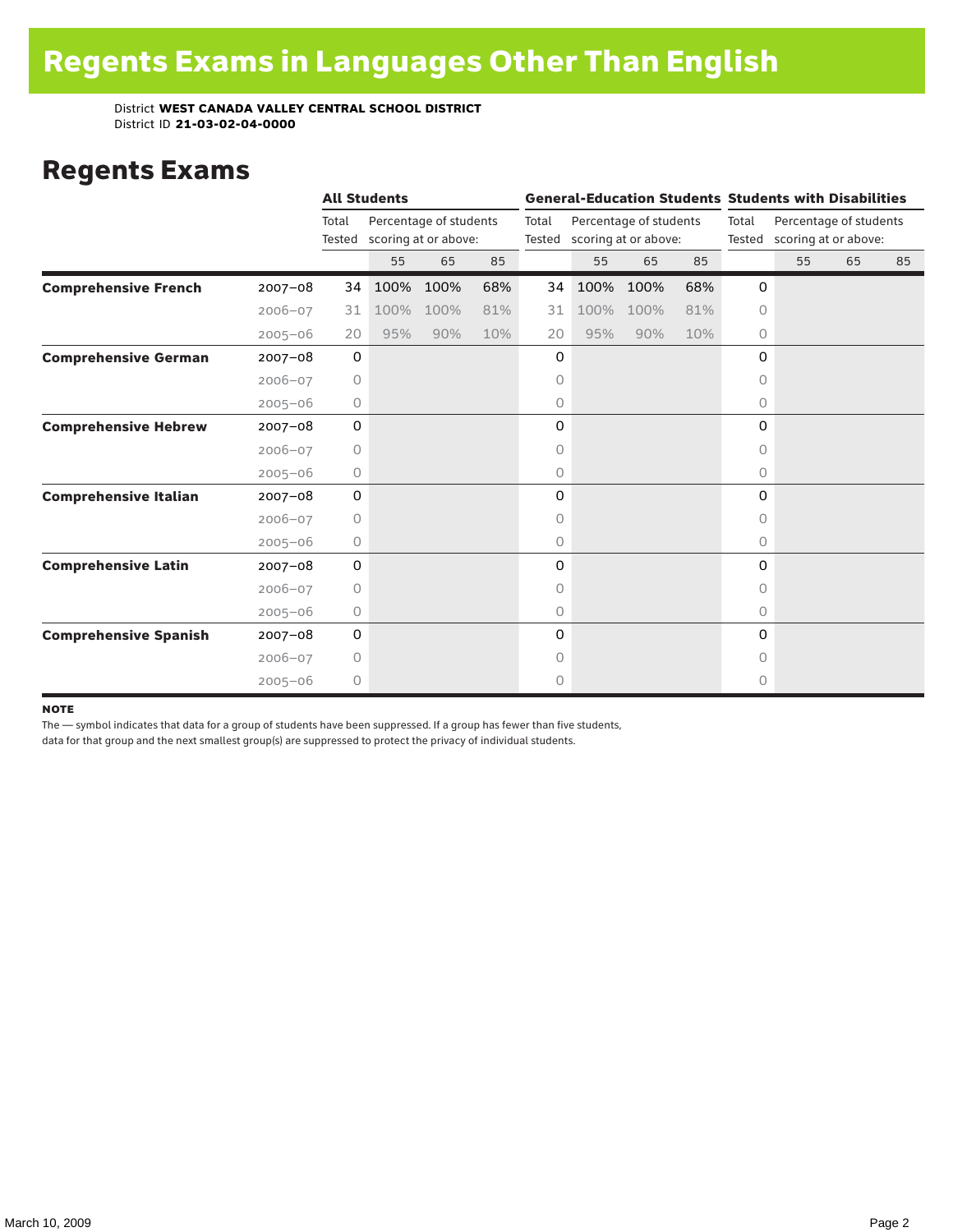# Regents Competency Tests

|                       |             | <b>All Students</b> |                  |                     |                   | <b>General-Education Students Students with Disabilities</b> |                  |  |
|-----------------------|-------------|---------------------|------------------|---------------------|-------------------|--------------------------------------------------------------|------------------|--|
|                       |             | <b>Total Tested</b> | Percent Passing: | <b>Total Tested</b> | Percent Passing:  | <b>Total Tested</b>                                          | Percent Passing: |  |
| <b>Mathematics</b>    | $2007 - 08$ | 11                  | 45%              | 0                   |                   | 11                                                           | 45%              |  |
|                       | $2006 - 07$ | 7                   | 43%              | 0                   |                   | $\overline{1}$                                               | 43%              |  |
|                       | $2005 - 06$ | 16                  | 81%              | 0                   |                   | 16                                                           | 81%              |  |
| <b>Science</b>        | $2007 - 08$ | 4                   |                  | 0                   |                   | 4                                                            |                  |  |
|                       | $2006 - 07$ | 1                   |                  | 0                   |                   |                                                              |                  |  |
|                       | $2005 - 06$ | 0                   |                  | 0                   |                   | 0                                                            |                  |  |
| <b>Reading</b>        | $2007 - 08$ | 8                   | 88%              | 0                   |                   | 8                                                            | 88%              |  |
|                       | $2006 - 07$ | 10                  | 90%              | 0                   |                   | 10                                                           | 90%              |  |
|                       | $2005 - 06$ | 14                  | 71%              | $\overline{2}$      |                   | 12                                                           |                  |  |
| <b>Writing</b>        | $2007 - 08$ | 8                   | 100%             | 0                   |                   | 8                                                            | 100%             |  |
|                       | $2006 - 07$ | 11                  | 100%             | 0                   |                   | 11                                                           | 100%             |  |
|                       | $2005 - 06$ | 0                   |                  | 0                   |                   | $\circ$                                                      |                  |  |
| <b>Global Studies</b> | $2007 - 08$ | $\mathbf{1}$        |                  | 0                   |                   | 1                                                            |                  |  |
|                       | $2006 - 07$ | 3                   |                  | 1                   |                   | 2                                                            |                  |  |
|                       | $2005 - 06$ | 1                   |                  | 1                   | $\qquad \qquad -$ | $\circ$                                                      |                  |  |
| <b>U.S. History</b>   | $2007 - 08$ | 0                   |                  | 0                   |                   | 0                                                            |                  |  |
| and Government        | $2006 - 07$ |                     |                  |                     |                   | $\bigcap$                                                    |                  |  |
|                       | $2005 - 06$ | 0                   |                  | 0                   |                   | $\circ$                                                      |                  |  |

#### **NOTE**

The — symbol indicates that data for a group of students have been suppressed. If a group has fewer than five students,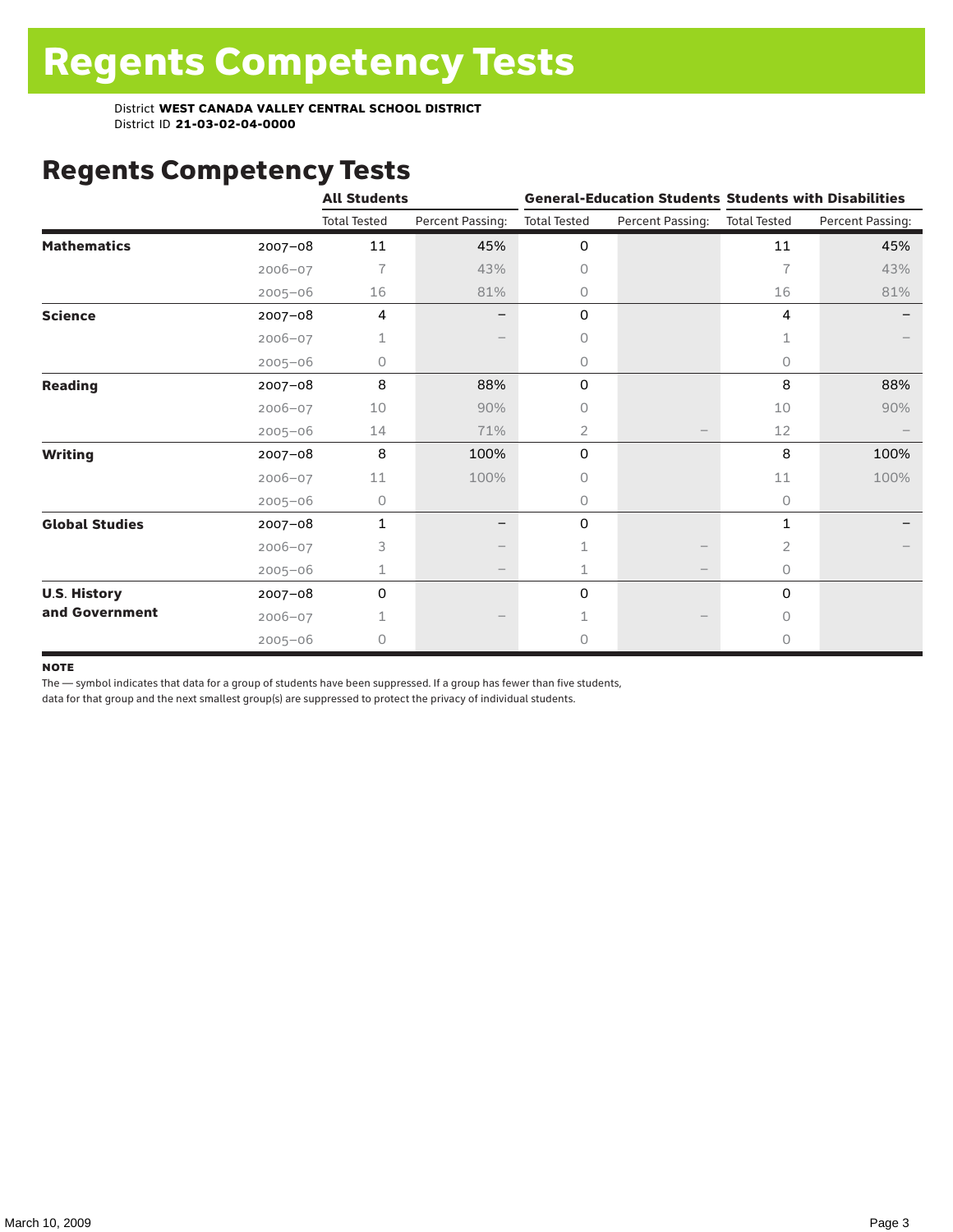### Second Language Proficiency Examinations

|                |             | <b>All Students</b> |                  | <b>General-Education Students Students with Disabilities</b> |                          |                     |                  |
|----------------|-------------|---------------------|------------------|--------------------------------------------------------------|--------------------------|---------------------|------------------|
|                |             | <b>Total Tested</b> | Percent Passing: | <b>Total Tested</b>                                          | Percent Passing:         | <b>Total Tested</b> | Percent Passing: |
| <b>French</b>  | $2007 - 08$ | 13                  | 100%             | 13                                                           | 100%                     | 0                   |                  |
|                | $2006 - 07$ | 20                  | 95%              | 20                                                           | 95%                      | 0                   |                  |
|                | $2005 - 06$ | 78                  | 99%              | 76                                                           | $\overline{\phantom{m}}$ | 2                   |                  |
| German         | $2007 - 08$ | $\mathbf 0$         |                  | 0                                                            |                          | 0                   |                  |
|                | $2006 - 07$ | 0                   |                  | 0                                                            |                          | $\bigcap$           |                  |
|                | $2005 - 06$ | 0                   |                  | 0                                                            |                          | 0                   |                  |
| <b>Italian</b> | $2007 - 08$ | 0                   |                  | 0                                                            |                          | 0                   |                  |
|                | $2006 - 07$ | 0                   |                  | 0                                                            |                          | 0                   |                  |
|                | $2005 - 06$ | 0                   |                  | 0                                                            |                          | $\Omega$            |                  |
| Latin          | $2007 - 08$ | 0                   |                  | 0                                                            |                          | $\Omega$            |                  |
|                | $2006 - 07$ | 0                   |                  | 0                                                            |                          | O                   |                  |
|                | $2005 - 06$ | Ω                   |                  | 0                                                            |                          | 0                   |                  |
| <b>Spanish</b> | $2007 - 08$ | 58                  | 86%              | 58                                                           | 86%                      | 0                   |                  |
|                | $2006 - 07$ | 51                  | 88%              | 51                                                           | 88%                      | $\bigcap$           |                  |
|                | $2005 - 06$ | $\circ$             |                  | 0                                                            |                          | O                   |                  |

#### **NOTE**

The — symbol indicates that data for a group of students have been suppressed. If a group has fewer than five students,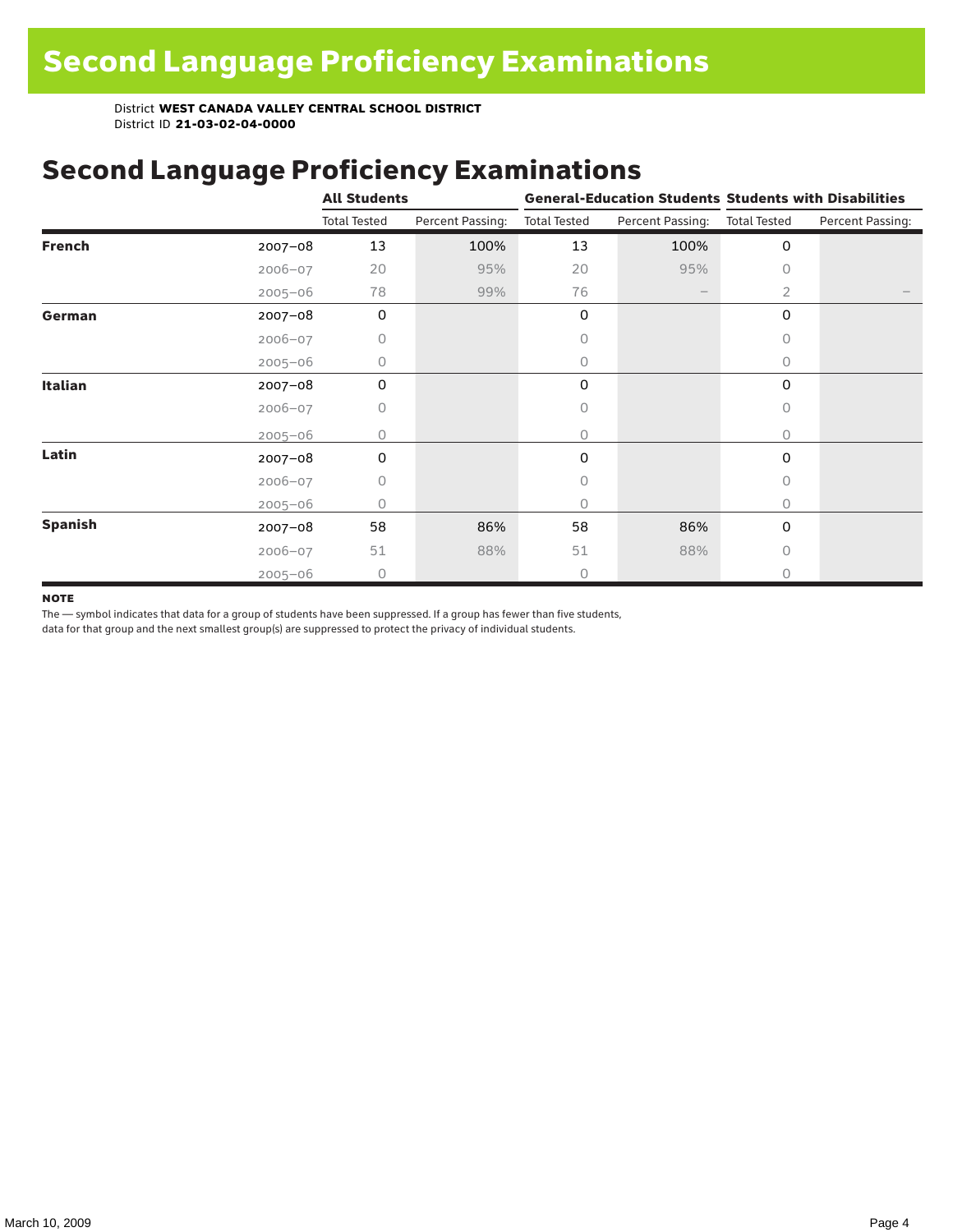#### New York State English as a Second Language Achievement Test (NYSESLAT)

|                  |             |                | <b>All Students</b>               |                     |                             | <b>General-Education Students</b> |                |                                   |                             | <b>Students with Disabilities</b> |                          |             |  |                                   |  |       |
|------------------|-------------|----------------|-----------------------------------|---------------------|-----------------------------|-----------------------------------|----------------|-----------------------------------|-----------------------------|-----------------------------------|--------------------------|-------------|--|-----------------------------------|--|-------|
|                  |             | Total          |                                   |                     | Percent of students scoring |                                   | Total          |                                   | Percent of students scoring |                                   |                          | Total       |  | Percent of students scoring       |  |       |
|                  |             |                | Tested in each performance level: |                     |                             |                                   |                | Tested in each performance level: |                             |                                   |                          |             |  | Tested in each performance level: |  |       |
|                  |             |                |                                   | Begin. Interm. Adv. |                             | Prof.                             |                |                                   | Begin. Interm. Adv.         |                                   | Prof.                    |             |  | Begin. Interm. Adv.               |  | Prof. |
| <b>Listening</b> | $2007 - 08$ | 0              |                                   |                     |                             |                                   | 0              |                                   |                             |                                   |                          | 0           |  |                                   |  |       |
| and Speaking     | $2006 - 07$ | 2              |                                   |                     |                             |                                   | $\overline{2}$ |                                   |                             |                                   |                          | $\circ$     |  |                                   |  |       |
| $(Grades K-1)$   | $2005 - 06$ | 4              |                                   |                     |                             |                                   | 4              |                                   |                             |                                   |                          | 0           |  |                                   |  |       |
| <b>Reading</b>   | $2007 - 08$ | 0              |                                   |                     |                             |                                   | 0              |                                   |                             |                                   |                          | 0           |  |                                   |  |       |
| and Writing      | $2006 - 07$ | 2              |                                   |                     |                             | -                                 | $\overline{2}$ |                                   |                             |                                   |                          | 0           |  |                                   |  |       |
| $(Grades K-1)$   | $2005 - 06$ | 4              |                                   |                     |                             | $\qquad \qquad -$                 | 4              |                                   |                             |                                   | $\overline{\phantom{0}}$ | 0           |  |                                   |  |       |
| Listening        | $2007 - 08$ | 2              | -                                 |                     |                             | $\overline{\phantom{0}}$          | 2              | -                                 |                             |                                   | $\overline{\phantom{0}}$ | 0           |  |                                   |  |       |
| and Speaking     | $2006 - 07$ | 3              |                                   |                     |                             |                                   | 3              |                                   |                             |                                   |                          | 0           |  |                                   |  |       |
| $(Grades 2-4)$   | $2005 - 06$ | 6              | $0\%$                             | 0%                  | 50%                         | 50%                               | 6              | 0%                                | $0\%$                       | 50%                               | 50%                      | 0           |  |                                   |  |       |
| <b>Reading</b>   | $2007 - 08$ | $\overline{c}$ |                                   |                     |                             | $\overline{\phantom{0}}$          | $\overline{c}$ |                                   |                             |                                   | $\overline{\phantom{0}}$ | 0           |  |                                   |  |       |
| and Writing      | 2006-07     | 3              |                                   |                     |                             |                                   | 3              |                                   |                             |                                   |                          | 0           |  |                                   |  |       |
| (Grades $2-4$ )  | $2005 - 06$ | 6              | $0\%$                             | 33%                 | 33%                         | 33%                               | 6              | 0%                                | 33%                         | 33%                               | 33%                      | 0           |  |                                   |  |       |
| <b>Listening</b> | $2007 - 08$ | $\mathbf{1}$   |                                   |                     |                             | -                                 | $\mathbf{1}$   |                                   |                             |                                   | $\overline{\phantom{0}}$ | 0           |  |                                   |  |       |
| and Speaking     | $2006 - 07$ | 2              |                                   |                     |                             | $\qquad \qquad -$                 | $\mathbf 1$    |                                   |                             |                                   | $\qquad \qquad -$        | 1           |  |                                   |  |       |
| $(Grades 5-6)$   | $2005 - 06$ | 3              |                                   |                     |                             | $\overline{\phantom{0}}$          | 3              |                                   |                             |                                   | $\qquad \qquad -$        | 0           |  |                                   |  |       |
| <b>Reading</b>   | $2007 - 08$ | 1              | —                                 |                     | -                           | $\overline{\phantom{0}}$          | $\mathbf{1}$   |                                   |                             | -                                 | $\qquad \qquad -$        | 0           |  |                                   |  |       |
| and Writing      | $2006 - 07$ | 2              |                                   |                     |                             | $\overline{\phantom{0}}$          | 1              |                                   |                             |                                   |                          | $\mathbf 1$ |  |                                   |  |       |
| $(Grades 5-6)$   | $2005 - 06$ | 3              |                                   |                     | $\qquad \qquad -$           | $\qquad \qquad -$                 | 3              | $\qquad \qquad -$                 | $\overline{\phantom{0}}$    | $\overline{\phantom{0}}$          | $\overline{\phantom{0}}$ | 0           |  |                                   |  |       |
| <b>Listening</b> | $2007 - 08$ | 3              |                                   |                     |                             | $\qquad \qquad -$                 | 2              |                                   |                             |                                   | $\qquad \qquad -$        | 1           |  |                                   |  |       |
| and Speaking     | $2006 - 07$ | $\mathbf 1$    |                                   |                     |                             | $\overline{\phantom{0}}$          | $\mathbf 1$    |                                   |                             |                                   | $\qquad \qquad -$        | $\circ$     |  |                                   |  |       |
| (Grades $7-8$ )  | $2005 - 06$ | 1              |                                   |                     | $\qquad \qquad$             | $\qquad \qquad -$                 | 1              | $\qquad \qquad - \qquad \qquad$   |                             | -                                 | $\overline{\phantom{0}}$ | 0           |  |                                   |  |       |
| <b>Reading</b>   | $2007 - 08$ | 3              |                                   |                     |                             | $\overline{\phantom{0}}$          | $\overline{2}$ |                                   |                             |                                   | $\overline{\phantom{0}}$ | 1           |  |                                   |  |       |
| and Writing      | $2006 - 07$ | 1              |                                   |                     |                             | $\qquad \qquad -$                 | 1              |                                   |                             |                                   | $\overline{\phantom{0}}$ | 0           |  |                                   |  |       |
| $(Grades 7-8)$   | $2005 - 06$ | 1              |                                   |                     |                             | $\overline{\phantom{0}}$          | 1              |                                   |                             |                                   | $\overline{\phantom{0}}$ | 0           |  |                                   |  |       |
| <b>Listening</b> | $2007 - 08$ | 2              | $\overline{\phantom{0}}$          |                     | $\overline{\phantom{0}}$    | $\overline{\phantom{0}}$          | 1              |                                   |                             |                                   | $\qquad \qquad -$        | 1           |  |                                   |  |       |
| and Speaking     | $2006 - 07$ | 5              | $0\%$                             | 0%                  | 80%                         | 20%                               | 4              |                                   |                             |                                   |                          | $1\,$       |  |                                   |  |       |
| $(Grades g-12)$  | $2005 - 06$ | $\mathbf 1$    | $\qquad \qquad -$                 |                     |                             | $\qquad \qquad -$                 | 0              |                                   |                             |                                   |                          | 1           |  |                                   |  |       |
| <b>Reading</b>   | $2007 - 08$ | 2              |                                   |                     |                             | $\qquad \qquad -$                 | 1              |                                   |                             |                                   |                          | 1           |  |                                   |  |       |
| and Writing      | $2006 - 07$ | 5              | $0\%$                             | 60%                 | 40%                         | 0%                                | 4              |                                   |                             |                                   |                          | $\mathbf 1$ |  |                                   |  |       |
| $(Grades g-12)$  | $2005 - 06$ | 1              |                                   |                     |                             | $\qquad \qquad -$                 | 0              |                                   |                             |                                   |                          | 1           |  |                                   |  |       |

#### **NOTE**

The — symbol indicates that data for a group of students have been suppressed. If a group has fewer than five students,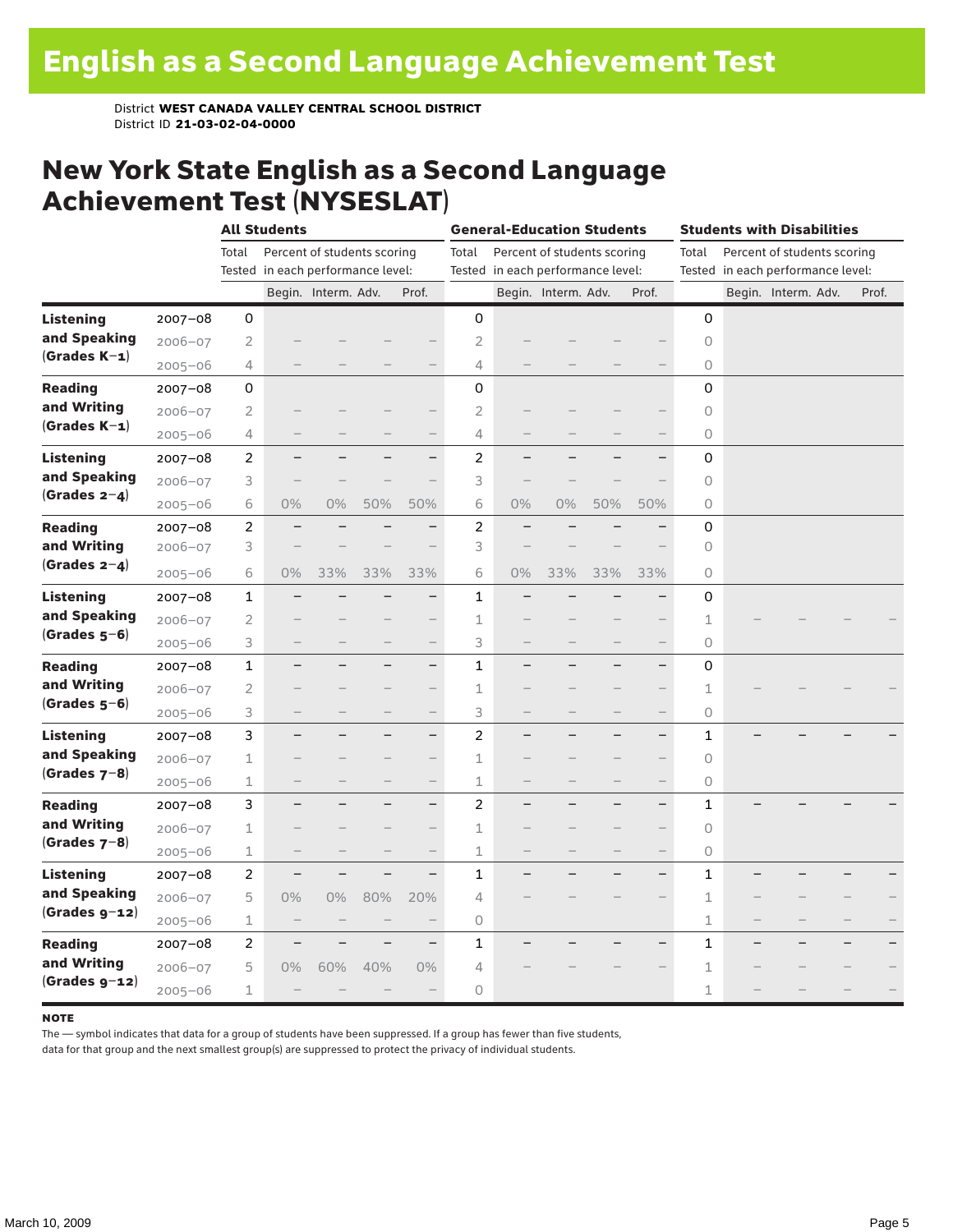# Elementary/Middle-Level Social Studies 2007–08

| <b>All Students</b>        |       |                                                    |     |     | <b>General-Education Students</b> |       |                                                    |     |     | <b>Students with Disabilities</b> |       |                                                    |     |     |                |
|----------------------------|-------|----------------------------------------------------|-----|-----|-----------------------------------|-------|----------------------------------------------------|-----|-----|-----------------------------------|-------|----------------------------------------------------|-----|-----|----------------|
|                            | Total | Percentage of students<br>Tested scoring at level: |     |     |                                   | Total | Percentage of students<br>Tested scoring at level: |     |     |                                   | Total | Percentage of students<br>Tested scoring at level: |     |     |                |
|                            |       |                                                    |     |     | 4                                 |       |                                                    |     |     |                                   |       |                                                    |     |     | $\overline{4}$ |
| <b>Elementary</b><br>Level | 69    | 4%                                                 | 4%  | 57% | 35%                               | 61    | 2%                                                 | 3%  | 56% | 39%                               | 8     | 25%                                                | 13% | 63% | 0%             |
| <b>Middle Level</b>        | 81    | 2%                                                 | 23% | 65% | 9%                                | 73    | 1%                                                 | 23% | 66% | 10%                               | 8     | 13%                                                | 25% | 63% | 0%             |

#### 2004 Total Cohort Performance on Regents Exams After Four Years

| <b>All Students</b>                    |                        |           |                                    | <b>General-Education Students</b> |  |                                                             |           |     | <b>Students with Disabilities</b> |                                                               |    |           |     |              |  |
|----------------------------------------|------------------------|-----------|------------------------------------|-----------------------------------|--|-------------------------------------------------------------|-----------|-----|-----------------------------------|---------------------------------------------------------------|----|-----------|-----|--------------|--|
|                                        | Cohort<br>$\circ$<br>面 |           | Percentage of<br>students scoring: |                                   |  | Cohort<br>⋍<br>Percentage of<br>S<br>멷<br>students scoring: |           |     |                                   | Cohort<br>$=$<br>Percentage of<br>S<br>문<br>students scoring: |    |           |     |              |  |
|                                        |                        | $55 - 64$ |                                    | 65-84 85-100                      |  |                                                             | $55 - 64$ |     | 65-84 85-100                      |                                                               |    | $55 - 64$ |     | 65-84 85-100 |  |
| <b>Global History</b><br>and Geography | 77                     | 5%        | 49%                                | 39%                               |  | 67                                                          | 3%        | 52% | 45%                               |                                                               | 10 | 20%       | 30% | 0%           |  |
| <b>U.S. History</b><br>and Government  | 77                     | 1%        | 31%                                | 57%                               |  | 67                                                          | 0%        | 33% | 64%                               |                                                               | 10 | 10%       | 20% | 10%          |  |
| <b>Science</b>                         | 77                     | 0%        | 47%                                | 51%                               |  | 67                                                          | 0%        | 48% | 52%                               |                                                               | 10 | 0%        | 40% | 40%          |  |

# New York State Alternate Assessments (NYSAA) 2007–08

|                         | <b>All Students</b> |                                                |               |   |   |  |  |  |  |
|-------------------------|---------------------|------------------------------------------------|---------------|---|---|--|--|--|--|
|                         | Total               | Number of students scoring<br>Tested at Level: |               |   |   |  |  |  |  |
|                         |                     | 1                                              | $\mathcal{P}$ | 3 | 4 |  |  |  |  |
| <b>Elementary Level</b> |                     |                                                |               |   |   |  |  |  |  |
| Social Studies          | $\mathbf{1}$        |                                                |               |   |   |  |  |  |  |
| <b>Middle Level</b>     |                     |                                                |               |   |   |  |  |  |  |
| Social Studies          | $\Omega$            |                                                |               |   |   |  |  |  |  |
| <b>Secondary Level</b>  |                     |                                                |               |   |   |  |  |  |  |
| English Language Arts   | O                   |                                                |               |   |   |  |  |  |  |
| <b>Mathematics</b>      | O                   |                                                |               |   |   |  |  |  |  |
| <b>Social Studies</b>   | $\Omega$            |                                                |               |   |   |  |  |  |  |
| Science                 | O                   |                                                |               |   |   |  |  |  |  |

The New York State Alternate Assessment (NYSAA) is for students with severe cognitive disabilities. Results for students taking the NYSAA in English language arts, mathematics, and science at the elementary and middle levels are available in the *Accountability and Overview Report* part of *The New York State Report Card*.

The — symbol indicates that data for a group of students have been suppressed. If a group has fewer than five students, data for that group and the next smallest group(s) are suppressed to protect the privacy of individual students.

**NOTE**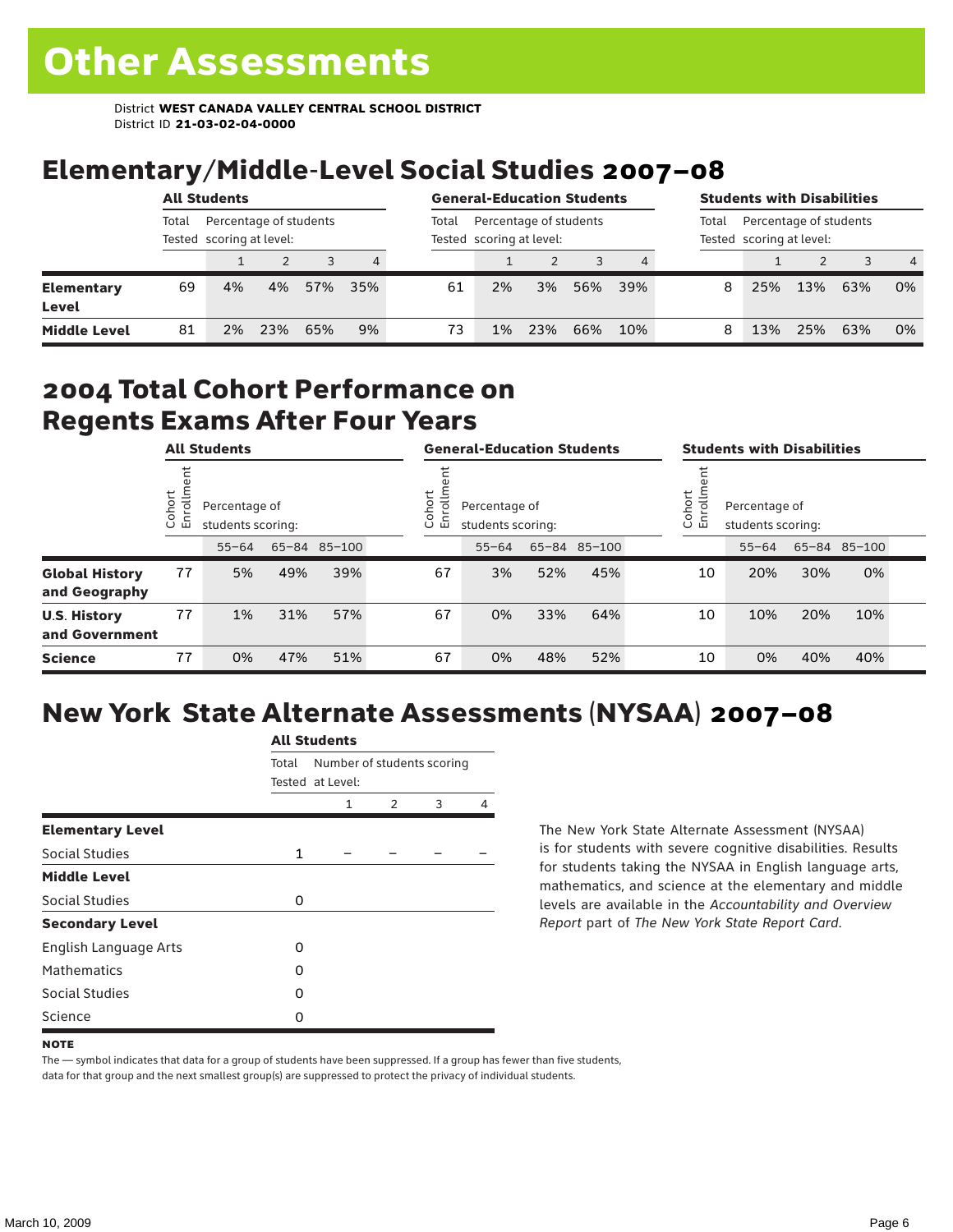# High School Completers

|                                    |             | <b>All Students</b>   |                            |                       | <b>General-Education Students</b> | <b>Students with Disabilities</b> |                            |  |
|------------------------------------|-------------|-----------------------|----------------------------|-----------------------|-----------------------------------|-----------------------------------|----------------------------|--|
|                                    |             | Number<br>of Students | Percentage<br>of Graduates | Number<br>of Students | Percentage<br>of Graduates        | Number<br>of Students             | Percentage<br>of Graduates |  |
| <b>Total Graduates</b>             | $2007 - 08$ | 71                    |                            | 66                    |                                   | 5                                 |                            |  |
|                                    | $2006 - 07$ | 66                    |                            | 61                    |                                   | 5                                 |                            |  |
|                                    | $2005 - 06$ | 65                    |                            | 61                    |                                   | 4                                 |                            |  |
| <b>Receiving a Regents Diploma</b> | $2007 - 08$ | 66                    | 93%                        | 64                    | 97%                               | $\overline{2}$                    | 40%                        |  |
|                                    | $2006 - 07$ | 61                    | 92%                        | 58                    | 95%                               | 3                                 | 60%                        |  |
|                                    | $2005 - 06$ | 56                    | 86%                        | 56                    | 92%                               | $\circ$                           |                            |  |
| <b>Receiving a Regents Diploma</b> | $2007 - 08$ | 32                    | 45%                        | 32                    | 48%                               | $\Omega$                          |                            |  |
| with Advanced Designation          | $2006 - 07$ | 35                    | 53%                        | 35                    | 57%                               | $\Omega$                          |                            |  |
|                                    | $2005 - 06$ | 33                    | 51%                        | 33                    | 54%                               | $\bigcap$                         |                            |  |
| <b>Receiving an</b>                | $2007 - 08$ | 3                     | N/A                        | 0                     |                                   | 3                                 | N/A                        |  |
| <b>Individualized Education</b>    | $2006 - 07$ | 9                     | N/A                        | 0                     |                                   | 9                                 | N/A                        |  |
| Program (IEP) Diploma              | $2005 - 06$ | 6                     | N/A                        | 0                     |                                   | 6                                 | N/A                        |  |

NOTE Students receiving Regents diplomas and Regents diplomas with advanced designation are considered graduates; recipients of IEP diplomas are not.

# High School Noncompleters

|                              |             | <b>All Students</b>   |                           |                       | <b>General-Education Students</b> | <b>Students with Disabilities</b> |                           |  |  |
|------------------------------|-------------|-----------------------|---------------------------|-----------------------|-----------------------------------|-----------------------------------|---------------------------|--|--|
|                              |             | Number<br>of Students | Percentage<br>of Students | Number<br>of Students | Percentage<br>of Students         | Number<br>of Students             | Percentage<br>of Students |  |  |
| <b>Dropped Out</b>           | $2007 - 08$ | 9                     | 2%                        | 6                     | 2%                                | 3                                 | 6%                        |  |  |
|                              | $2006 - 07$ | 3                     | $1\%$                     |                       | $0\%$                             | 2                                 | 3%                        |  |  |
|                              | $2005 - 06$ | 6                     | 2%                        | 5                     | 2%                                | 1                                 | 2%                        |  |  |
| <b>Entered Approved High</b> | $2007 - 08$ | 2                     | 1%                        | $\overline{2}$        | 1%                                | 0                                 |                           |  |  |
| <b>School Equivalency</b>    | $2006 - 07$ |                       | $0\%$                     | 0                     |                                   |                                   | 2%                        |  |  |
| <b>Preparation Program</b>   | $2005 - 06$ |                       | $0\%$                     |                       | $0\%$                             | 0                                 |                           |  |  |
| <b>Total Noncompleters</b>   | $2007 - 08$ | 11                    | 3%                        | 8                     | 2%                                | 3                                 | 6%                        |  |  |
|                              | $2006 - 07$ | 4                     | 1%                        |                       | $0\%$                             | 3                                 | 5%                        |  |  |
|                              | $2005 - 06$ |                       | 2%                        | 6                     | 2%                                |                                   | 2%                        |  |  |

# Post-secondary Plans of 2007–08 Graduates

|                                | <b>All Students</b>   |                           |                       | <b>General-Education Students</b> | <b>Students with Disabilities</b> |                           |  |
|--------------------------------|-----------------------|---------------------------|-----------------------|-----------------------------------|-----------------------------------|---------------------------|--|
|                                | Number<br>of Students | Percentage<br>of Students | Number<br>of Students | Percentage<br>of Students         | Number<br>of Students             | Percentage<br>of Students |  |
| To 4-year College              | 19                    | 25%                       | 19                    | 28%                               | O                                 |                           |  |
| To 2-year College              | 37                    | 49%                       | 35                    | 52%                               |                                   | 25%                       |  |
| <b>To Other Post-secondary</b> | 0                     |                           | 0                     |                                   | 0                                 |                           |  |
| <b>To the Military</b>         |                       | 1%                        |                       | 1%                                | 0                                 |                           |  |
| <b>To Employment</b>           | 4                     | 5%                        | 0                     |                                   | 4                                 | 50%                       |  |
| <b>To Adult Services</b>       | 0                     |                           | 0                     |                                   | O                                 |                           |  |
| <b>To Other Known Plans</b>    | 13                    | 17%                       | 11                    | 16%                               | າ                                 | 25%                       |  |
| <b>Plan Unknown</b>            |                       | 1%                        |                       | 1%                                |                                   |                           |  |